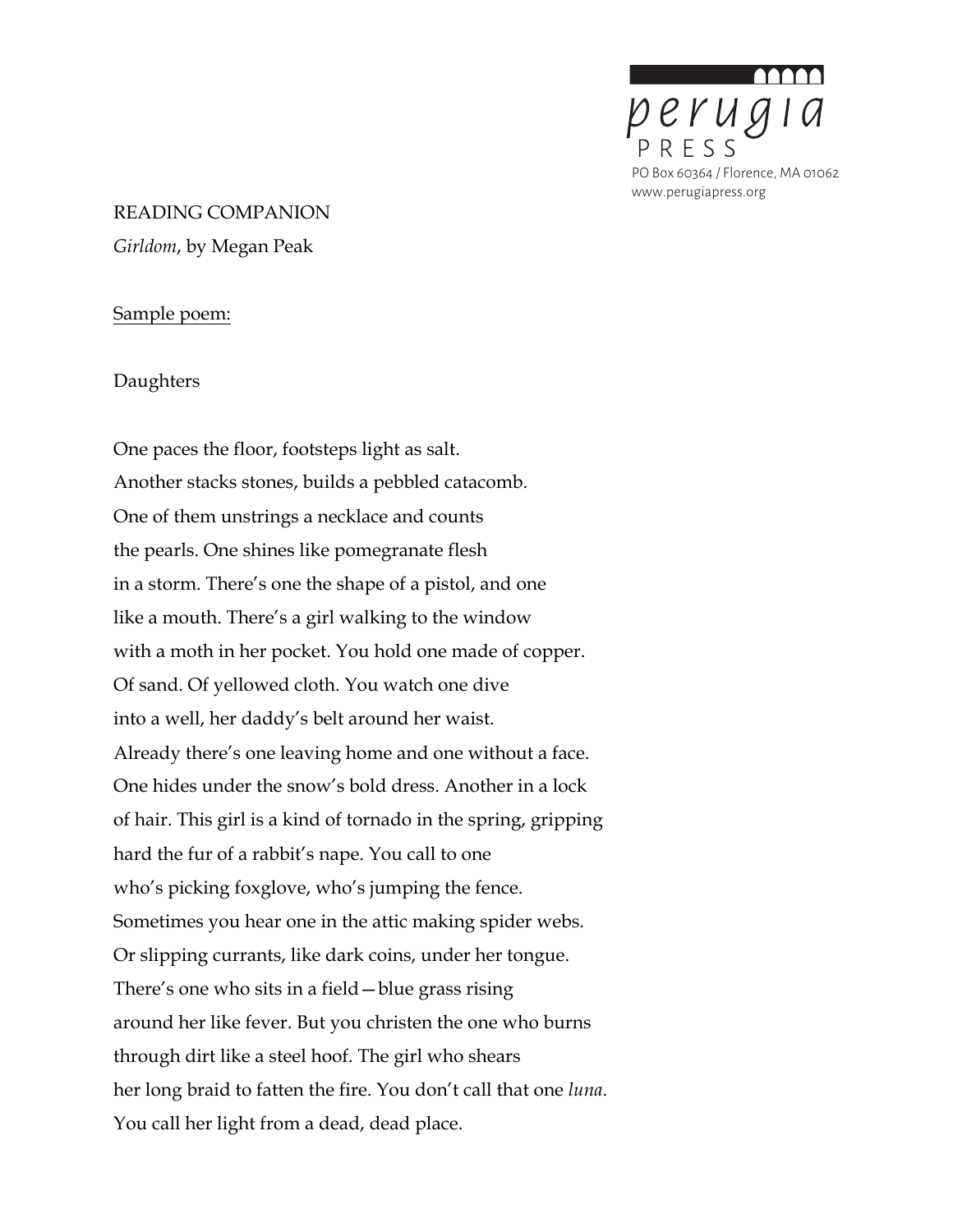## Questions to consider:

- 1. How does naming and the name one is given (or gives to oneself) appear in these poems, and change throughout the book? What is the relationship between the name and the self, in this collection?
- 2. Many of these poems contain places (cities, bodies of water, the suburbs). What is the significance of these places? Find at least three examples, with different meanings.
- 3. Does the speaker's view of "girldom" change through the collection? How? Consider a poem from the beginning of the collection, "Once Full of Trees" and a poem toward the end, "Wasp & Nettle."
- 4. What are some themes in *Girldom*, in addition to coming of age as a female? Which poems highlight these themes?
- 5. Discuss the change in tone between the beginning of the collection and the end, using the poems "Girldom as Lady Macbeth" and "Riddance:".
- 6. Why do you think the collection is broken into three sections? Consider especially the first and last poems of each section. What effect does this have on the reader?
- 7. Where are some of the places in this collection that Peak looks at cycles of birth, death, and rebirth?
- 8. *Girldom* uses many metaphors for the female body. What are some of the recurring metaphors, and why do you think the poet chose them? How are they related to cultural ideas about girldom, or how do they bring a fresh perspective to girldom?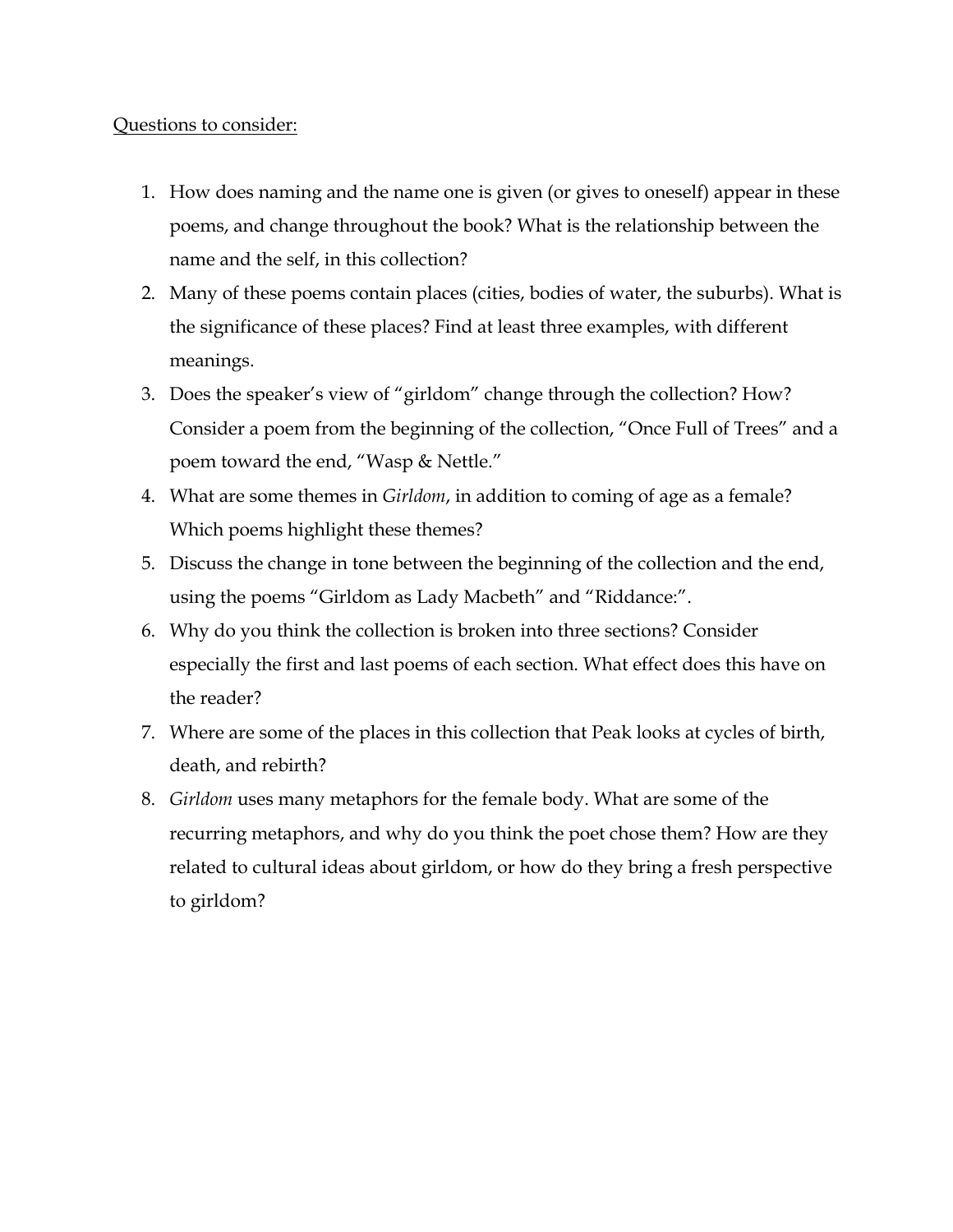#### Writing prompts:

- 1. Peak uses wasps and the plant stinging nettle repeatedly throughout this collection as metaphors for self. Choose one plant and one animal or insect, and write a portrait of yourself (or someone else) as that plant or animal (see "Self Portrait as Stinging Nettle," "How the Wasp Girl Nests," and "Wasp & Nettle").
- 2. Using "Suburban Girl Requiem" as a starting-off point, write a requiem to a place (and perhaps a version of self) from your childhood. Include details of the place itself.
- 3. Begin a poem with these lines from "Before Spring" and see where it takes you: "How unlike me—to confuse / birth with beauty."
- 4. Peak has a poem titled "The Version in Which I'm the Bowman." Using a scene or story you have described before, write a poem telling a different version, "The Version in Which I'm \_\_\_\_\_\_"

### Other Perugia books that could pair with this collection:

*How to Live on Bread and Music,* Jennifer K. Sweeney *Lamb,* Frannie Lindsay *Red,* Melanie Braverman *Two Minutes of Light,* Nancy K. Pearson

Areas of study in which to teach this title:

Ethnic & Gender Studies Women's Studies American Studies Creative Writing/Poetry